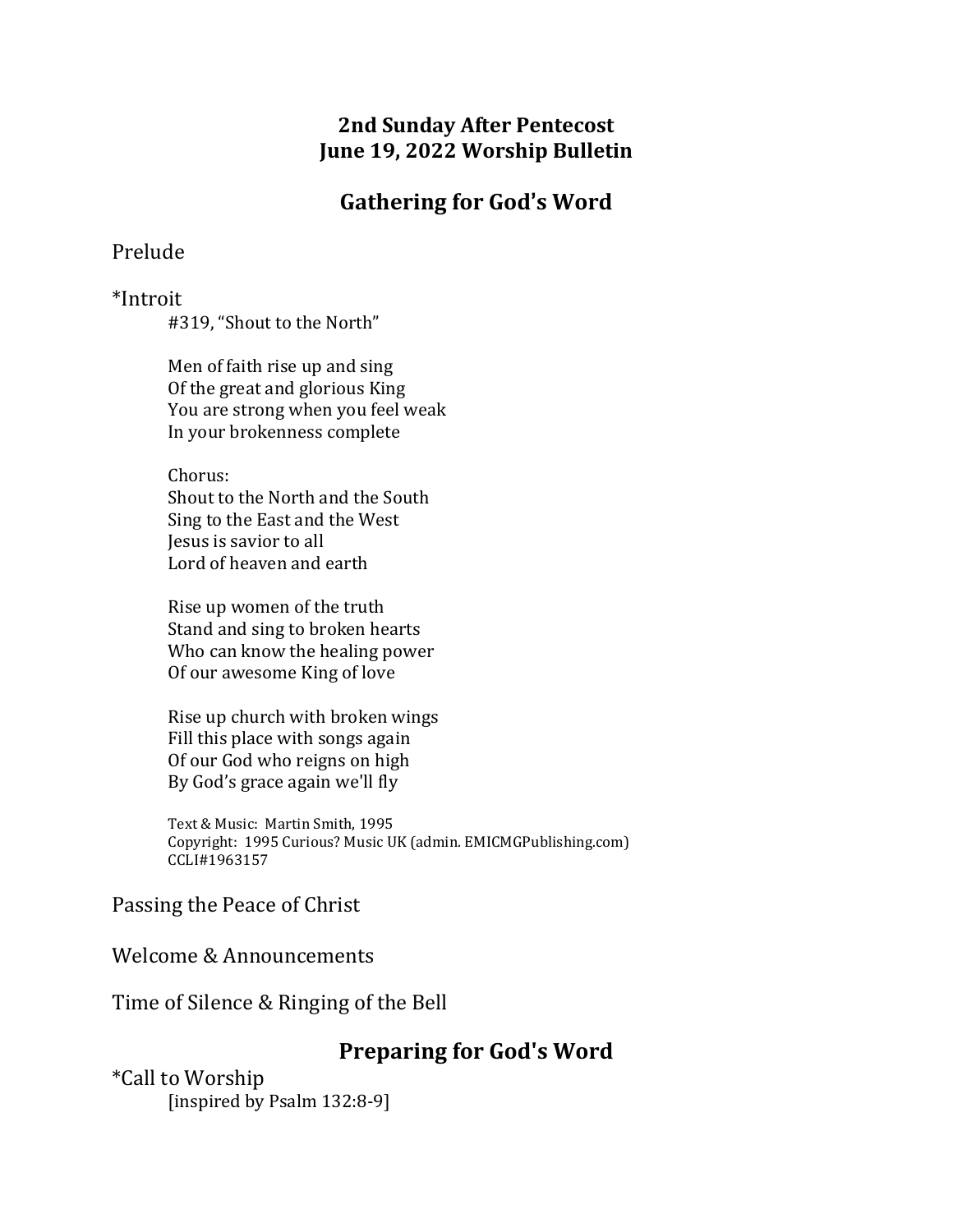Leader: Let's gather together in the presence of our God. Let's bring our songs of praise and our prayers of thanksgiving and bow down in worship before the Lord our Maker.

### **People: Arise, O God, and enter Your sanctuary, You, and the ark of Your strength. Clothe us in justice and faithfulness, and put new songs of joy and praise in our mouths.**

Leader: Let's worship God together!

#### \*Hymn of Praise

#649, "Amazing Grace, How Sweet the Sound," vs. 1-3

Amazing grace, how sweet the sound That saved a wretch like me I once was lost, but now am found Was blind but now I see

'Twas grace that taught my heart to fear And grace, my fears relieved How precious did that grace appear The hour I first believed

Through many dangers, toils and snares I have already come 'Tis grace that brought me safe thus far And grace will lead us home

Text: Stanzas 1-4, John Newton, 1772 Music: Columbian Harmony, 1829, arr. Edwin O. Excell, 1920, alt. CCLI#1963157

#### Prayer of Confession

#### *[time for individual prayers of silent confession]*

**All: Holy God, Lord of love: Forgive us for all the worship we pretended to do but didn't mean it; For not shouting to the world all the ways we see you at work around us; for not always trusting that you are really with us; for not listening when you call and direct us; for all the ways we do not really believe that the Good News is also meant for those we do not like. Forgive us, Lord. Encourage us and change our hearts. Help us and inspire us, so that we will magnify you in all we do. Amen.**

### Assurance of Pardon

[based on Micah 7:18-20] Leader: Hear the Good News. Who is a God like you, pardoning sin and passing over the transgression of those who belong to you?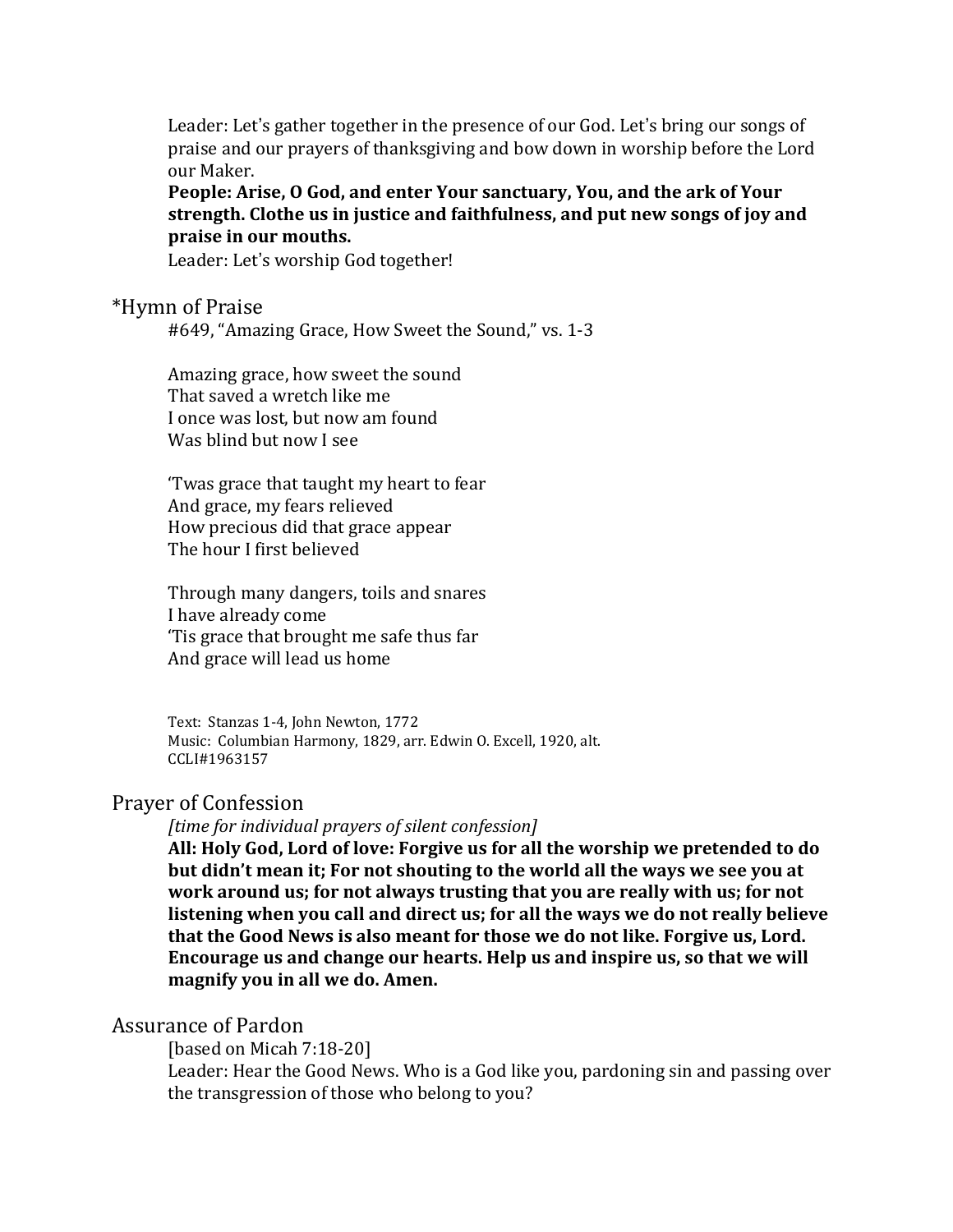**People: God does not retain his anger forever, because he delights in showing mercy. He will have compassion upon us again; he will tread our sins under foot. He will cast all our sins into the depths of the sea.** 

Leader: In, through, and by Christ we are forgiven. Praise God!

# **Hearing God's Word**

### Children's Message

Ages 12 and under gather up front as congregation sings, #188," Jesus Loves Me." After the Children's Message, the children may return to sit with their families.

## Commissioning of the Men of the Church

Leader: In Galatians 3 it reminds us that we are baptized into Christ and are clothed with Christ.

Women: There is no longer Jew or Greek, there is no longer slave or free, there is no longer male and female for all of us are one in Christ Jesus.

Leader: We are called by God to be the Church of Jesus Christ, a sign in the world today of what God intends for all humankind.

Women: The great ends of the church are the proclamation of the gospel for the salvation of humankind; the shelter, nurture, and spiritual fellowship of the children of God; the maintenance of divine worship; the preservation of the truth; the promotion of social righteousness; and the exhibition of the Kingdom of Heaven to the world.

Leader: We are here today on Father's Day to recommission the men of Union to the ministry God has called each of them to as disciples of Christ. Discipleship is both a gift and a commitment, an offering from God and a responsibility. These men are called to serve the Church, in their homes and with their families, in their paid and/or volunteer work in the community, and even through engaging in mission around the world.

Women: They are called to share the gospel in word and deed, to nurture others in faith, to pray and praise God in all the tasks laid before them, to come alongside those who struggle in faith or in life, and to reflect the light of Christ in all the dark places of the world.

Leader: We know that God has placed a unique call on each of these men. And we commission them here to God's service. Men of Union, Who is your Lord and Savior? *Men: Jesus Christ is my Lord and Savior*

Leader: Will you be Christ's faithful disciple, obeying his Word and showing his love?

### *Men: I will, with God*'*s help.*

Leader: And do you welcome the responsibility of this service as a follower of Jesus Christ to serve those Christ has put in your path with energy, intelligence,

imagination, and love, relying on God's mercy and empowered by the Holy Spirit? *Men: I do.*

Leader: You may be seated and let us pray.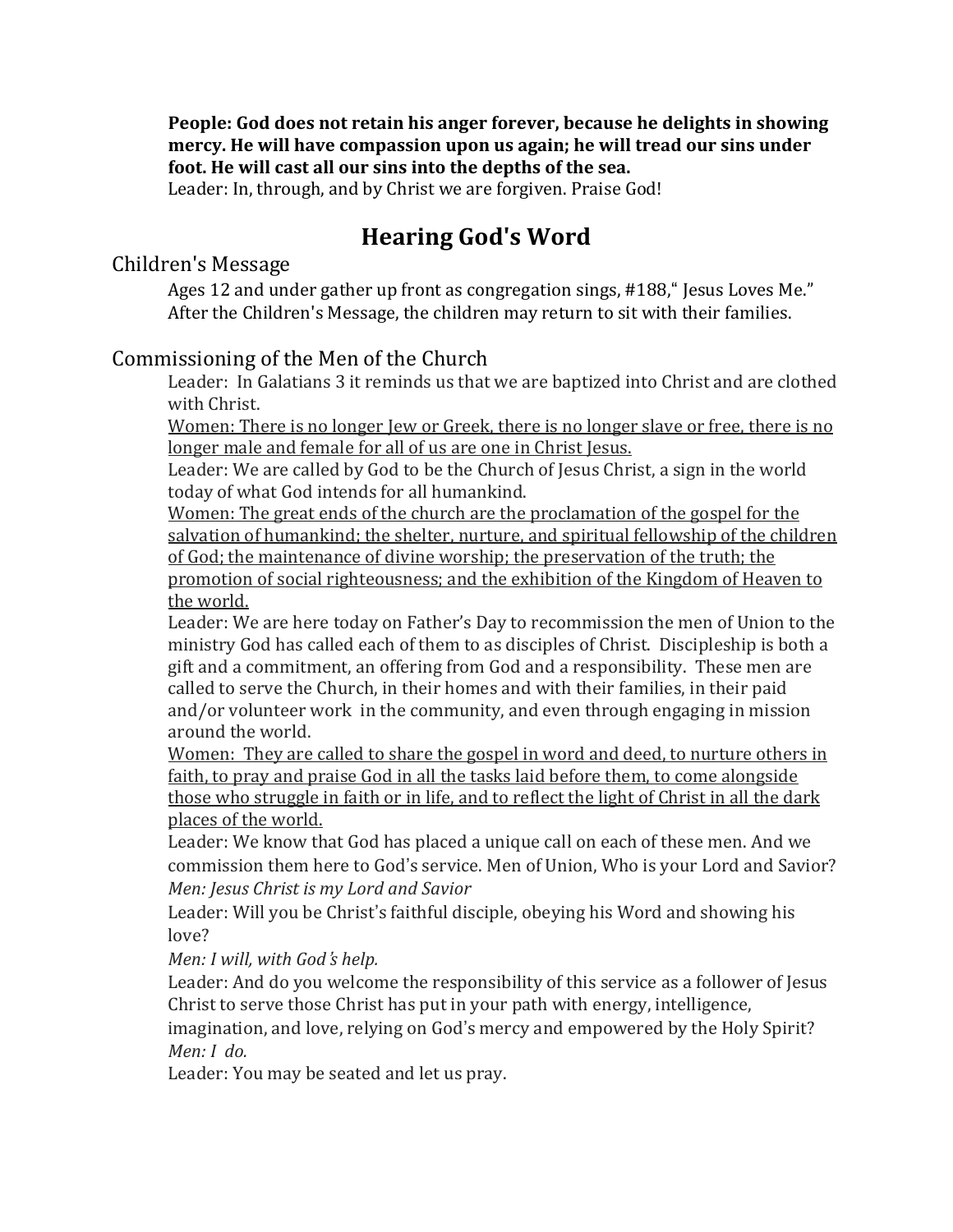#### Prayers of the People

*[various prayers]* Leader: Lord, in Your mercy **People: Hear our prayer.**

#### The Lord's Prayer

**All: Our Father who art in heaven, hallowed be thy name. Thy kingdom come. Thy will be done, on earth as it is in heaven. Give us this day our daily bread. Forgive us our debts, as we forgive our debtors. And lead us not into temptation, but deliver us from evil, for thine is the kingdom, and the power, and the glory, forever. Amen.**

### Hymn of Preparation

#475, "Come Thou Fount of Every Blessing"

Come Thou fount of every blessing Tune my heart to sing Thy grace Streams of mercy never ceasing Call for songs of loudest praise Teach me some melodious sonnet Sung by flaming tongues above Praise the mount, I'm fixed upon it Mount of God's unchanging love

Here I raise my Ebenezer Hither by Thy help I've come And I hope by Thy good pleasure Safely to arrive at home Jesus sought me when a stranger Wandering from the fold of God He to rescue me from danger Interposed His precious blood

O, to grace how great a debtor Daily I'm constrained to be Let Thy grace now like a fetter Bind my wandering heart to Thee Prone to wander, Lord I feel it Prone to leave the God I love Here's my heart, O take and seal it Seal it for Thy courts above

Text: Robert Robinson, 1758 alt. Music: Wyeth's Repository of Sacred Music, Part Second, 1813 CCLI#1963157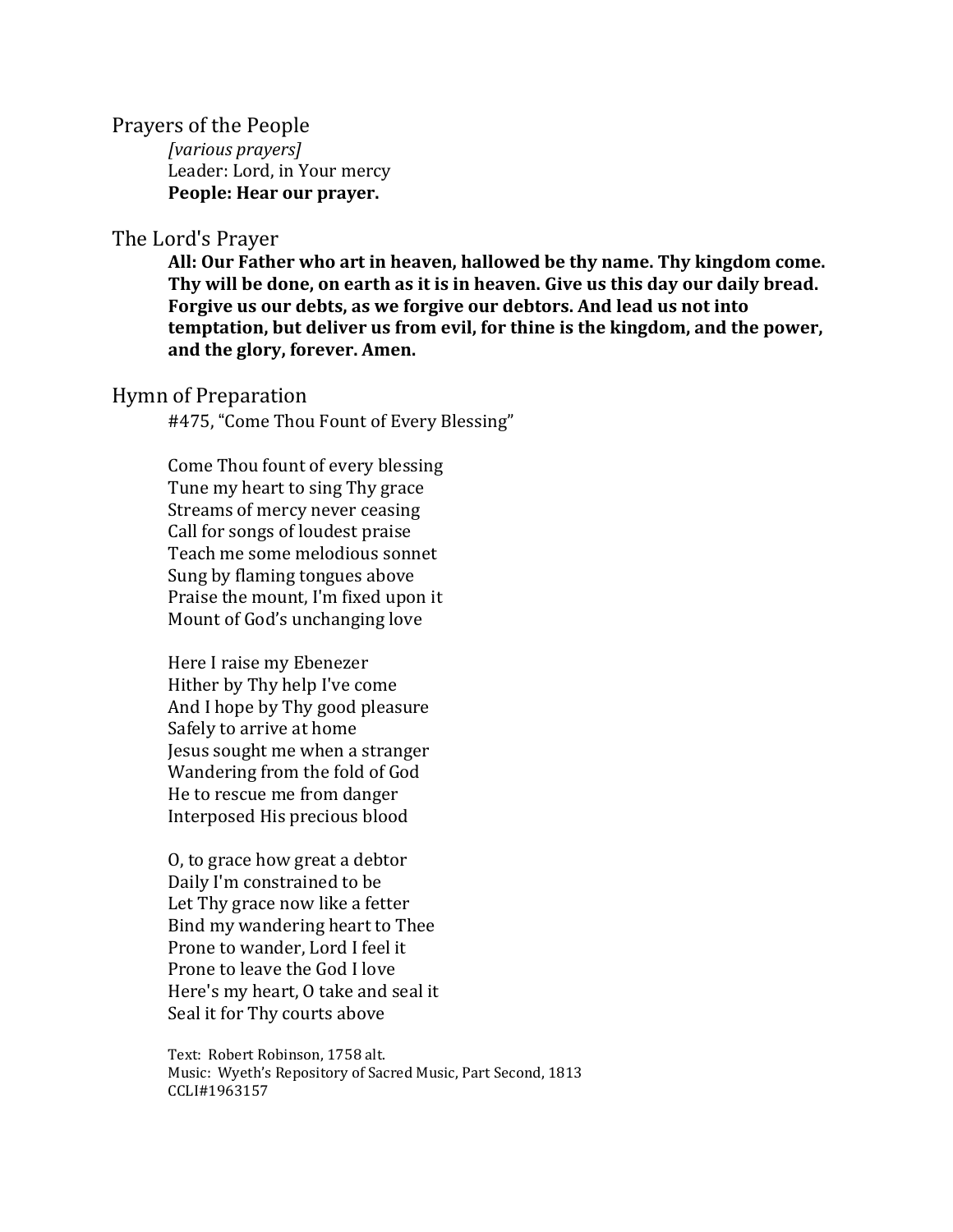## Prayer of Illumination

## Old Testament Reading: 1 Samuel 7:1-17

7:1 So the men of Kiriath Jearim came and took up the ark of the LORD. They took it to Abinadab's house on the hill and consecrated Eleazar his son to guard the ark of the LORD.

2 It was a long time, twenty years in all, that the ark remained at Kiriath Jearim, and all the people of Israel mourned and sought after the LORD. 3 And Samuel said to the whole house of Israel, "If you are returning to the LORD with all your hearts, then rid yourselves of the foreign gods and the Ashtoreths and commit yourselves to the LORD and serve him only, and he will deliver you out of the hand of the Philistines." 4 So the Israelites put away their Baals and Ashtoreths, and served the LORD only.

5 Then Samuel said, "Assemble all Israel at Mizpah and I will intercede with the LORD for you." 6 When they had assembled at Mizpah, they drew water and poured it out before the LORD. On that day they fasted and there they confessed, "We have sinned against the LORD." And Samuel was leader of Israel at Mizpah.

7 When the Philistines heard that Israel had assembled at Mizpah, the rulers of the Philistines came up to attack them. And when the Israelites heard of it, they were afraid because of the Philistines. 8 They said to Samuel, "Do not stop crying out to the LORD our God for us, that he may rescue us from the hand of the Philistines." 9 Then Samuel took a suckling lamb and offered it up as a whole burnt offering to the LORD. He cried out to the LORD on Israel's behalf, and the LORD answered him.

10 While Samuel was sacrificing the burnt offering, the Philistines drew near to engage Israel in battle. But that day the LORD thundered with loud thunder against the Philistines and threw them into such a panic that they were routed before the Israelites. 11 The men of Israel rushed out of Mizpah and pursued the Philistines, slaughtering them along the way to a point below Beth Car.

12 Then Samuel took a stone and set it up between Mizpah and Shen. He named it Ebenezer, saying, "Thus far has the LORD helped us." 13 So the Philistines were subdued and did not invade Israelite territory again.

Throughout Samuel's lifetime, the hand of the LORD was against the Philistines. 14 The towns from Ekron to Gath that the Philistines had captured from Israel were restored to her, and Israel delivered the neighboring territory from the power of the Philistines. And there was peace between Israel and the Amorites.

15 Samuel continued as judge over Israel all the days of his life. 16 From year to year he went on a circuit from Bethel to Gilgal to Mizpah, judging Israel in all those places. 17 But he always went back to Ramah, where his home was, and there he also judged Israel. And he built an altar there to the LORD.

### Sermon

"Samuel's True Grit… Raise Your Ebenezer"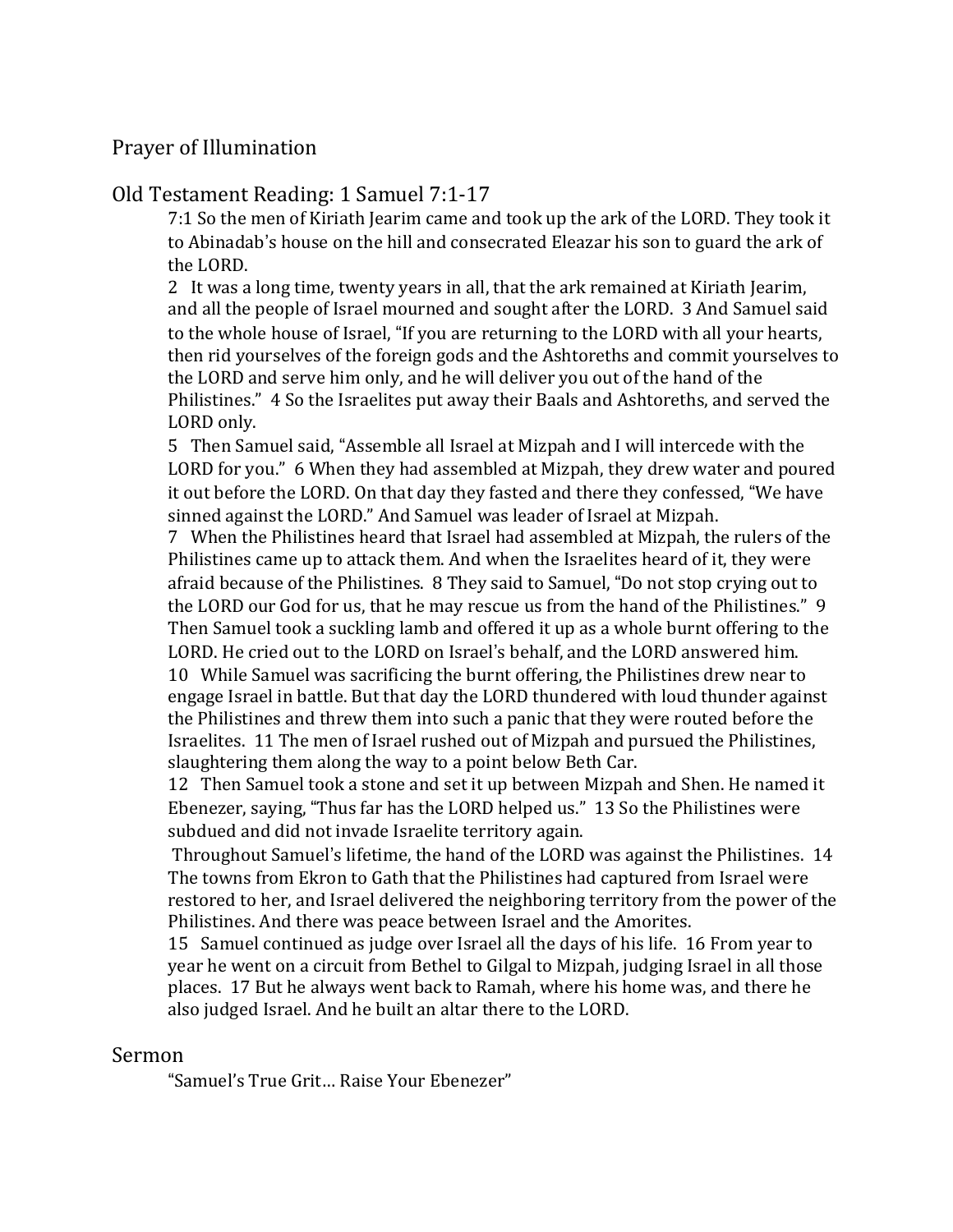# **Responding to God**'**s Word**

### \*Hymn of Response

#738, "O Master, Let Me Walk with Thee"

O Master, let me walk with thee In lowly paths of service free; Tell me thy secret, help me bear The strain of toil, the fret of care.

Help me the slow of heart to move By some clear, winning word of love; Teach me the wayward feet to stay, And guide them in the homeward way.

Teach me thy patience; still with thee In closer, dearer company, In work that keeps faith sweet and strong, In trust that triumphs over wrong.

In hope that sends a shining ray Far down the future's broad'ning way, In peace that only thou canst give, With thee, O Master, let me live.

Text: Washington Gladden, 1879 Music: Henry Percy Smith, 1974 CCLI#1963157

### **Offering**

**Offertory** 

Choral Anthem: "Precious Lord, Take My Hand," Ukrainian Choir & Kyiv Symphony performing in Canada

\*Response

#606, The Doxology, "Praise God, From Whom All Blessings Flow"

Praise God from whom all blessings flow Praise Him, all creatures here below Praise Him above the Heavenly host Praise Father, Son and Holy Ghost Amen Text: Thomas Ken, 1695, 1709 Music: Genevan Psalter, 1551 CCLI#1963157 \*Prayer of Dedication

### \*Benediction